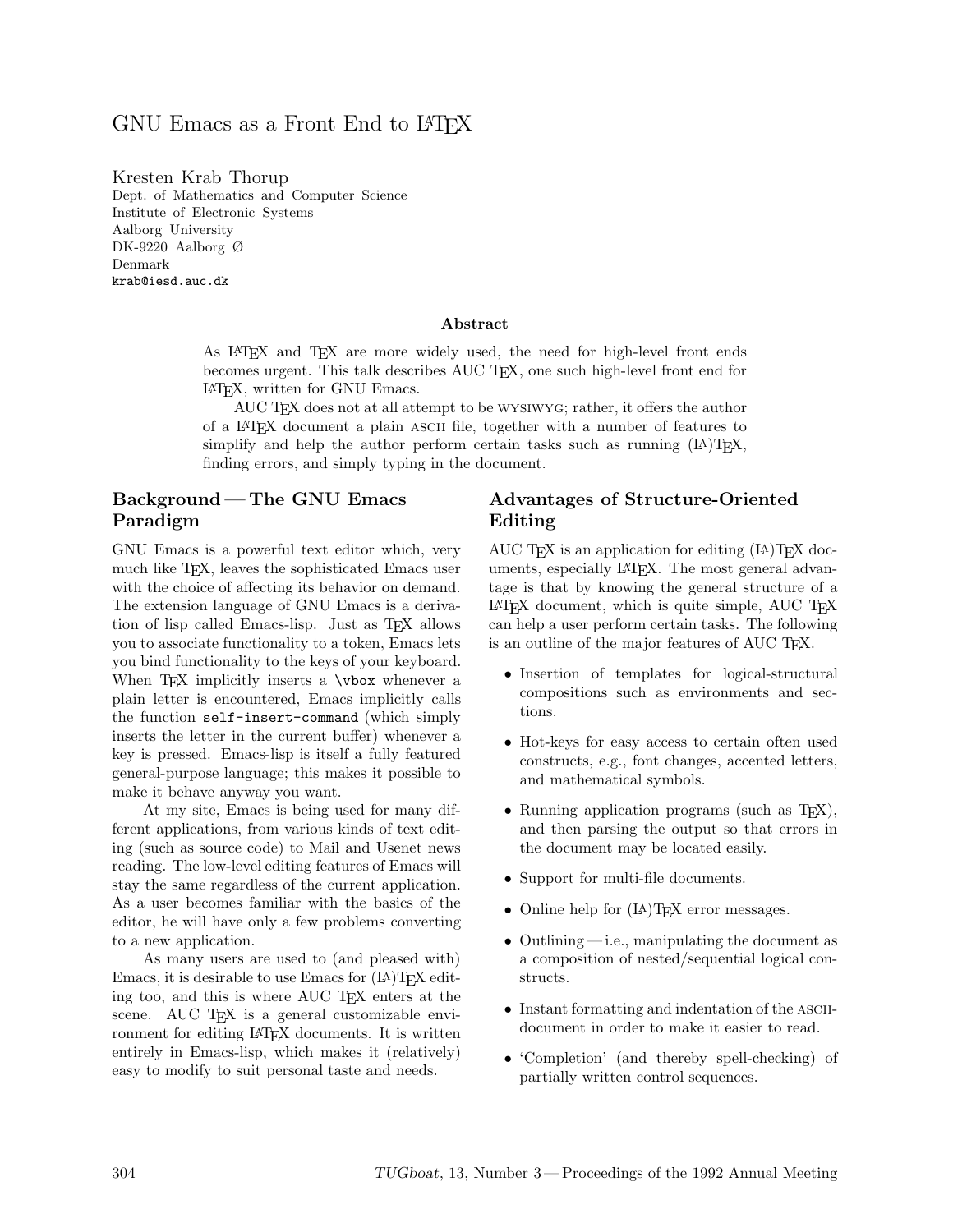AUC TEX incorporates a large number of wellknown facilities for user interfacing. At first glance, it may seem that it's just too much, but it has been put together in such a way that you can easily use just parts of it, without even knowing about the rest. Though featuring a lot of fancy functionality, AUC TEX still conforms to the standard Emacs environment— basic operations such as cursor movement

and file handling are the same. Many of the features of AUC TFX which are not basic Emacs functionality are implemented conforming to certain unwritten conventions, so that if you have already tried some other Emacs mode, such as C-mode for instance, you will simply know what do do.

#### **Writing a LATEX Document**

I guess it is about time to let you know how it really works. We will now go on a little journey through the world of AUC T<sub>E</sub>Xand explore some of its features.

Getting started. To start AUC T<sub>EX</sub> you simply run Emacs, with a LAT<sub>F</sub>X file as argument:

prompt\$ emacs myfile.tex

Emacs will start and enter LATEX mode. If you have already started Emacs, you may enter LATEX mode, by typing  $M-x$  latex-mode. $^1$ 

The first thing you are likely to do is to insert a template for the overall document structure. To do this, press C-c C-c. You will be prompted to insert an environment. Since the document is empty so far, AUC TEX will choose document as the default environment. Now type RET and you will be prompted for a document style, which defaults to article. Typing RET once more will prompt you for a list of style options. Write something and type RET again. Now AUC TEX will display a template something like the following on your screen:

\documentstyle[a4,12pt,dk]{article}

\begin{document}

\_ \end{document}

and the cursor will be placed at the \_.

<sup>1</sup> Emacs keying sequences are usually a combination of  $Control$  + another key, or Meta + another key. Thus, the notation C-x means "while holding down the Control key, type the x key";  $M-x$ means "press and release the Meta key (which can be system-dependent) and then type the x." Combinations of sequences (such as  $C-c$   $C-x$ ), or combinations of sequences  $+$  explicit words (such as Meta-x latex-mode) are also possible.

To insert some sectioning command, press C-c C-x, and you will be prompted for a command (section, chapter, etc.), a title, and a label for it. Again, AUC TEX will look at the document so far, and choose some appropriate default for the command, in this case section.

In general, environments are inserted with the C-c C-c sequence. Some of the environments have special handlers attached to them: if you are inserting a figure environment, it will ask for placement modifiers, label, caption and whether the figure should be centered or not.

**Completion.** Since you have now specified the document style and options, AUC T<sub>E</sub>X is now (in principle) aware of all the commands you may use in this particular document. One of the AUC TEX advantages is to allow *completion* in various situations. To try this, type C-c C-c again, and press TAB. AUC TEX will now display a list of all the environments you can possibly use in the current document. If, for example, you want to insert a verbatim environment, just type ver TAB, and AUC TFX will complete the word verbatim for you. In case more environments start with the sequence ver, it will complete as much as it unambiguously can, and display a new list of possible completions.

Another, more general application of completion is the completion of control sequences. Type a part of some command, and press ESC TAB. If you want to insert the command \thispagestyle, which is very long and tedious to type in, especially since you are likely to introduce an error, you can simply type

\this ESC TAB

and AUC T<sub>F</sub>X will complete the entire command \thispagestyle for you. As before, a list of possible completions will be displayed in case of ambiguity.

#### **Invoking LATEX**

Now suppose you'd like to process the contents of the buffer, i.e., run the file through LAT<sub>EX</sub>. This is handled very easily from within AUC T<sub>F</sub>X. Press C-c C-a (Mnemonic: do it *all*), and the current view will be split in two, of which the lower half is used for TEX output, while you can still edit the document in the upper half.

AUC TEX also allows you to process only part of a document. This is done by marking the region you'd like to have processed, and pressing C-c C-d (Mnemonic: *don't* try to remember it). A temporary file to be processed by  $(L)T_{E}X$  will then be created in the current directory, in which AUC TEX will put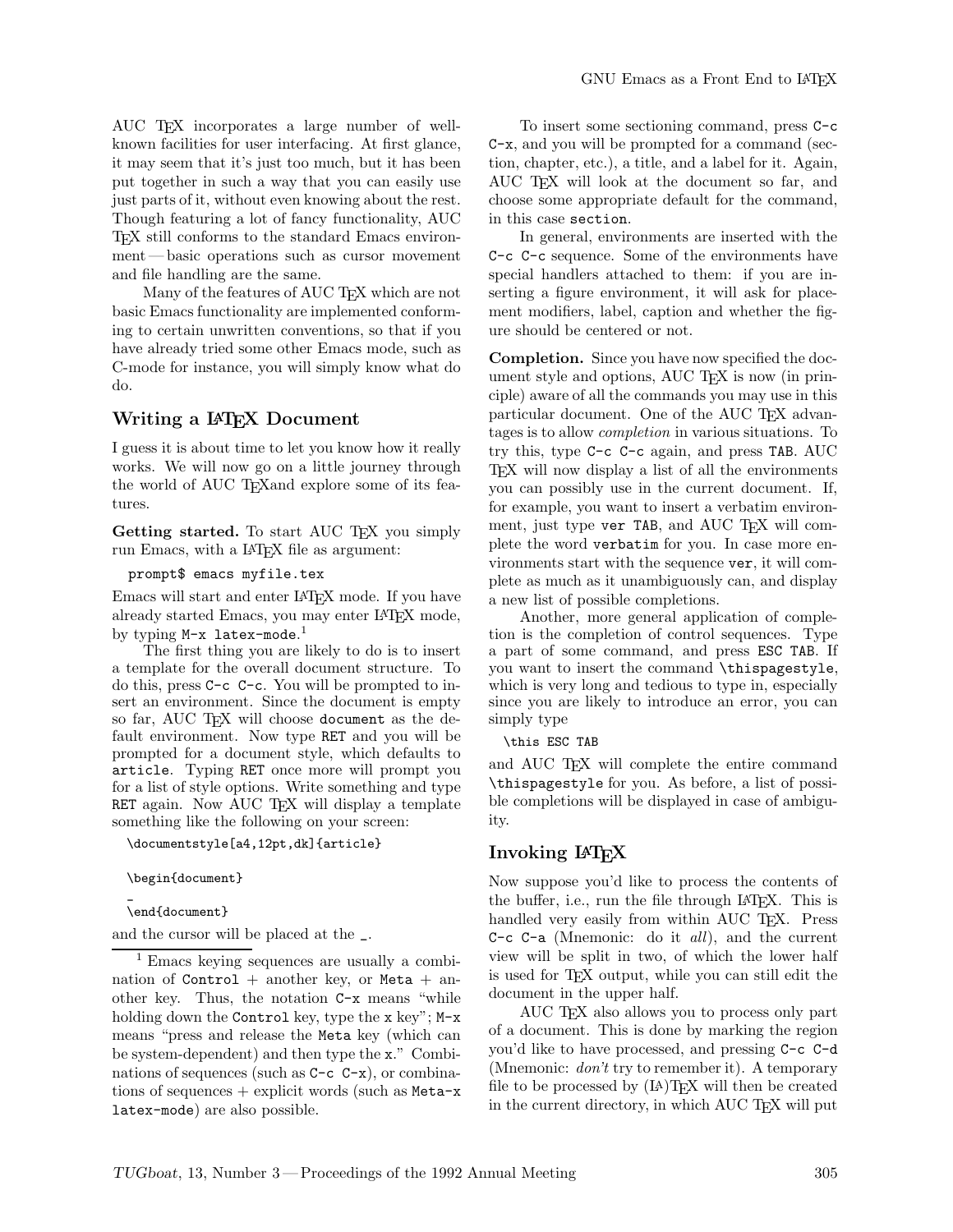the preamble there (i.e., from \documentstyle to \begin{document}), after the marked region, and then insert an \end{document} in the bottom.

**Multi-file documents.** In case your document is spread over several files, AUC TEX can handle that too. If you insert the sequence:

%% Master: somefile.tex

then the file somefile.tex will be the file actually to be formatted if you invoke C-c C-a. Also, if you invoke C-c C-d to format just a part of the document, then the preamble will be sought in that file.

Another mechanism is also provided. If you have neither specified a %% Master line, nor does your document contain a proper preamble, then AUC TEX will insert a command to load the file texheader.tex in the beginning of the file, which is then supposed to contain some standard preamble.

**Debugging facilities.** In case errors occur, the message 'errors!' is shown in the echo area, and you are asked to press C-c C-n (Mnemonic: *next* error) to locate the first error. Doing this will place the cursor as close as possible to the first reported error, and a description of possible causes of the error is displayed in the lower half of the view.<sup>2</sup> This may be repeated as often as there are more reported errors. Please note that one error is likely to produce more, so if you don't understand what some error message means, it may be a good idea to reprocess it all, to see if your changes have perhaps eliminated some errors.

Locating the error To find some error, AUC T<sub>EX</sub> parses the log file. This is perhaps one of the most interesting parts of AUC TEX. The parsing is based on the fact that whenever T<sub>E</sub>X encounters an error, it will print something like the following sequence to the log file:

- ! Something's wrong--perhaps a missing \item.  $\langle \text{context lines} \rangle$
- l.234 \section

#### {Formatting}

This means that the error "Something's wrong– perhaps a missing \item" occurred at the control sequence **\section** of line 234 of the current buffer. This spot is quite easily located— and this is where the interesting part begins. Whenever T<sub>E</sub>X reads a file, it will print some sequence like the following to the log file:

(somefile.tex [3] [4]

 $\langle$ other log messages $\rangle$ 

<sup>2</sup> Leslie Lamport kindly supplied me with the "help" texts for (LA)TEX error messages, as descibed in Lamport (1986)

)

The parsing of this construct is complicated somewhat by the fact that  $\langle$  other log messages $\rangle$  may actually be any arbitrary text, and especially parentheses, which may be unbalanced, and perhaps even followed by things that may look like file names.

### **The Big Picture**

Several features of AUC TFX are aimed at making it easy to overview your document. This can be a great help, especially if you must edit documents not written by yourself. In this talk, I will describe the features for formatting, and outlining.

**Formatting** When you write a document using AUC TEX, you will notice that the text is automatically formatted and indented as you write it. Lines are automatically wrapped at a particular column, and the left margin is also adjusted to reflect the structure of the document.

To get an idea of what this formatting stuff means, here is a sample of the 'item list' from the beginning of this article as it appears in the document.<sup>3</sup>

\begin{itemize} \item Insertion of templates, for logical-structural compositions such as environments and sections. \item Hot-keys for easy access to certain often used constructs, e.g., font changes, accented letters, and mathematical symbols. \item Running application programs (such as \TeX), and then parsing the output so that errors in the document may be located easily. ... \item 'Completion' (and thereby spell-checking) of partially written control sequences. \end{itemize}

There are several advantages in such a formatting scheme. Most important, it is easy to locate a given point in the document, as the ascii-text reflects the actual printed document. Moreover, the indentation is a great help in localizing errors in the document if the indentation doesn't look right, you've probably missed some closing construct, such as an \end tag.

There are many aspects of formatting in AUC TEX. First of all, instant processing is automatically

<sup>3</sup> The verbatim sample shown here is formatted with a narrower margin than in the actual document in order to fit the column.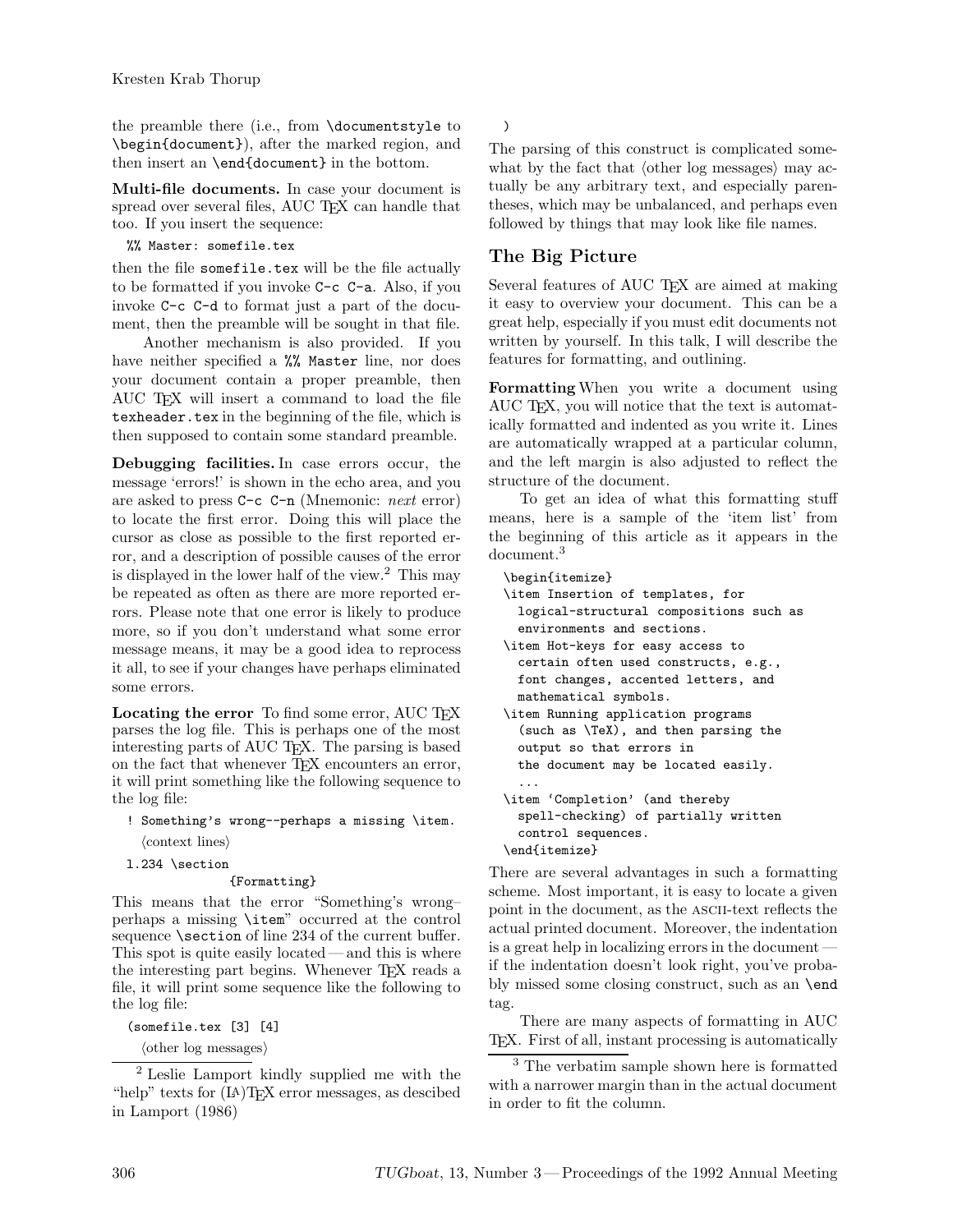taking place, while you write a document. Next, reformatting of paragraphs is very useful to clean up a some messy construct, and this even works for things like an item of a list. Last, general reformatting features are available, which let you reformat sections, environments or the entire document. Refer to the function listing in the appendix of this article for further information.

**Outlining.** A special minor mode is available along with AUC TEX to allow outlining of a LATEX document. The outlining feature allows body text or subheadings to be made temporarily invisible or visible again. Such invisible text is attached to the end of the heading to which it belongs, and moves along with it. A heading under which some body text is hidden is marked with an ellipsis  $(\ldots)$ . For example, the current section looks like this, when totally collapsed:

```
\section{The Big Picture} ...
\subsection{Formatting} ...
\subsection{Outlining} ...
```
This outline mode is enabled via the command M-x outline-minor-mode, after which certain key sequences can be issued to manipulate structural elements of the document. See Thorup (1992) for further documentation.

#### **Other Subtle Features**

**Mathematical symbols.** A special minor mode is available for easy access to mathematical symbols, which is often convenient when writing an application full of them. The general idea is that once you've entered this mode, pressing the sequence '(left quote)-(letter)' causes some symbol to be inserted, e.g., '-a inserts \alpha, '-b inserts \beta, etc. The translation is controlled by a table, which may be easily redefined if needed.

**Accented letters.** As with mathematical symbols, there is another a minor mode for entering accented letters with the key sequence ' $\langle \text{accept}\rangle$ - $\langle \text{letter}\rangle$ '. The mapping is easily redefined by the user.

## **Availability**

AUC TEX is available by anonymous ftp to the address iesd.auc.dk, but should also be available at major T<sub>EX</sub> archives around the world.

If you do not have ftp access, you may send mail to auc-tex mgr@iesd.auc.dk who will be happy to mail you a copy of the latest release.

A version of AUC TEX for Freemacs (Emacs for the IBM PC), written by Richard Flamsholt Sørensen (richard@iesd.auc.dk) is also available as part of the Freemacs distribution.

AUC TEX is copyrighted by Kresten Krab Thorup 1992, but may be copied under the terms of the GNU General Public License.

#### **Acknowledgements**

I should like to thank Per Abrahamsen, Lars P. Fischer and a lot of unnamed people on the net, for contributing to the discussion/development of AUC TEX; ICL Data Denmark for sponsoring my travel to the Annual Meeting; and finally Leslie Lamport, who supplied me with the help text for LAT<sub>EX</sub> error messages.

## **Bibliography**

Lamport, Leslie. *LATEX, A Document Preparation System.* Reading, Mass: Addison-Wesley, 1986.

- Stallman, Richard M. *The GNU Emacs Lisp Reference Manual.* The Free Software Foundation, 1992.
- Thorup, Kresten Krab. *The AUC TEX Reference Manual.* To appear, 1992.